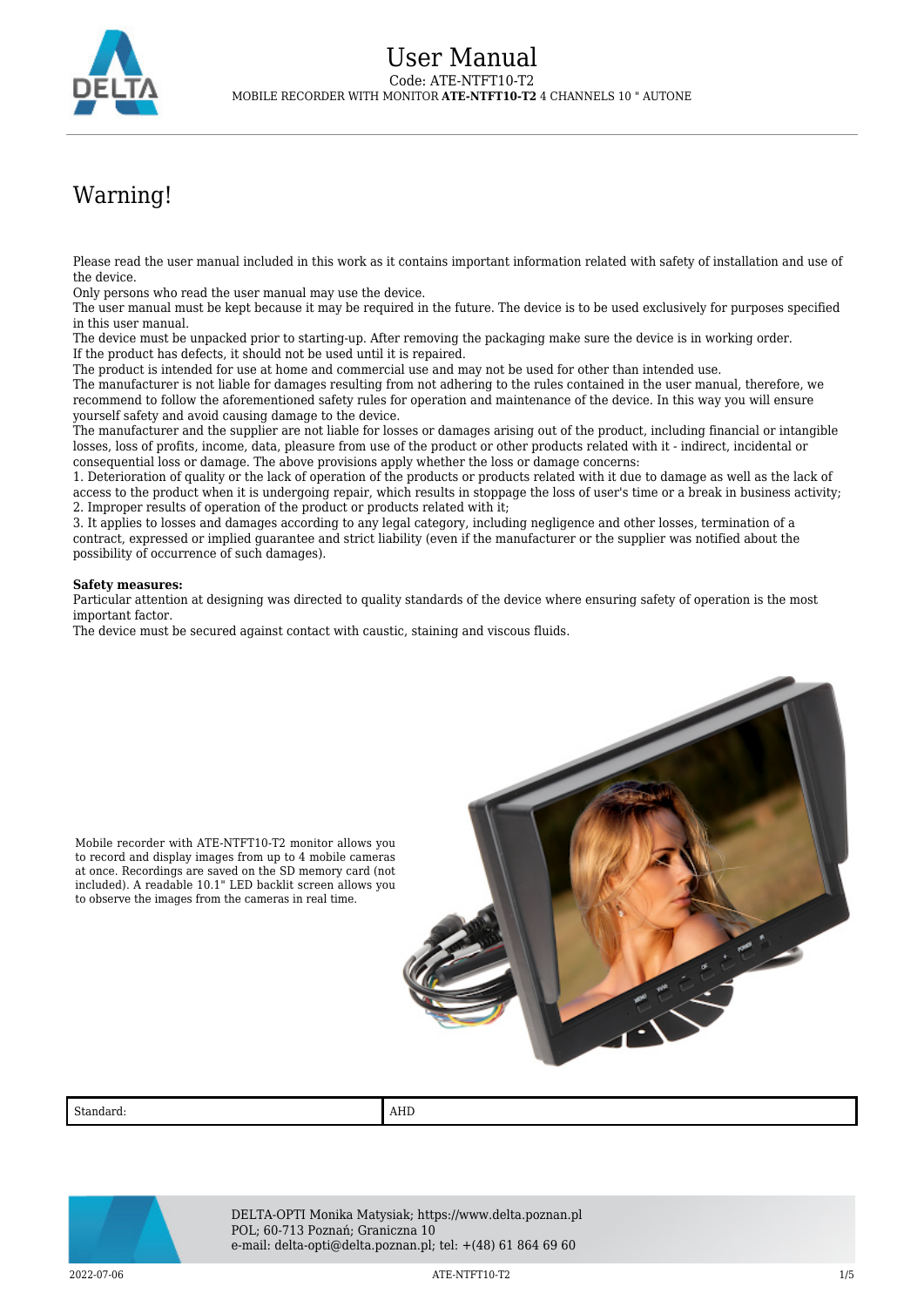

## User Manual Code: ATE-NTFT10-T2 MOBILE RECORDER WITH MONITOR **ATE-NTFT10-T2** 4 CHANNELS 10 " AUTONE

| Video inputs:                        | 4 pcs M12, 4-pin plug, Code A                                                                                                                              |
|--------------------------------------|------------------------------------------------------------------------------------------------------------------------------------------------------------|
| Video outputs:                       | -                                                                                                                                                          |
| Audio inputs:                        |                                                                                                                                                            |
| Resolution of recording video files: | 1920 x 1080 @ 25 fps,<br>1280 x 720 @ 25 fps,<br>720 x 576 @ 25 fps                                                                                        |
| Max. capacity of memory card:        | 512 GB SD/SDHC                                                                                                                                             |
| Supported hard drives:               | -                                                                                                                                                          |
| GPS:                                 |                                                                                                                                                            |
| Wi-Fi:                               |                                                                                                                                                            |
| 3G/4G:                               |                                                                                                                                                            |
| G-Sensor:                            |                                                                                                                                                            |
| SIM socket:                          |                                                                                                                                                            |
| RS-485:                              |                                                                                                                                                            |
| RS-232:                              |                                                                                                                                                            |
| USB:                                 | 1 x USB 2.0                                                                                                                                                |
| Alarm inputs / outputs:              | 4/0                                                                                                                                                        |
| Screen size:                         | $10$ "                                                                                                                                                     |
| Native resolution:                   | 1024 x 600 px                                                                                                                                              |
| Aspect ratios:                       | 16:9                                                                                                                                                       |
| Brightness:                          | $500 \text{ cd/m}^2$                                                                                                                                       |
| Image adjustment:                    | ✓                                                                                                                                                          |
| Audio:                               |                                                                                                                                                            |
| Main features:                       | • Powering the cameras with 12V DC voltage directly from recorder<br>• Auto recording after power on<br>• Control by remote controller (included) or mouse |
| Power supply:                        | 11  32 V DC (power adapter not included)                                                                                                                   |
| Power consumption:                   | $\leq$ 8 W                                                                                                                                                 |
| Weight:                              | 0.79 kg (without stand)<br>$0.90$ kg (with stand)                                                                                                          |
| Dimensions:                          | 252 x 165 x 66 mm (without stand)<br>252 x 175 x 128 mm (with stand)                                                                                       |
| Operation temp:                      | -30 °C  70 °C                                                                                                                                              |
| Manufacturer / Brand:                | <b>AUTONE</b>                                                                                                                                              |
| Guarantee:                           | 2 years                                                                                                                                                    |

Front view:

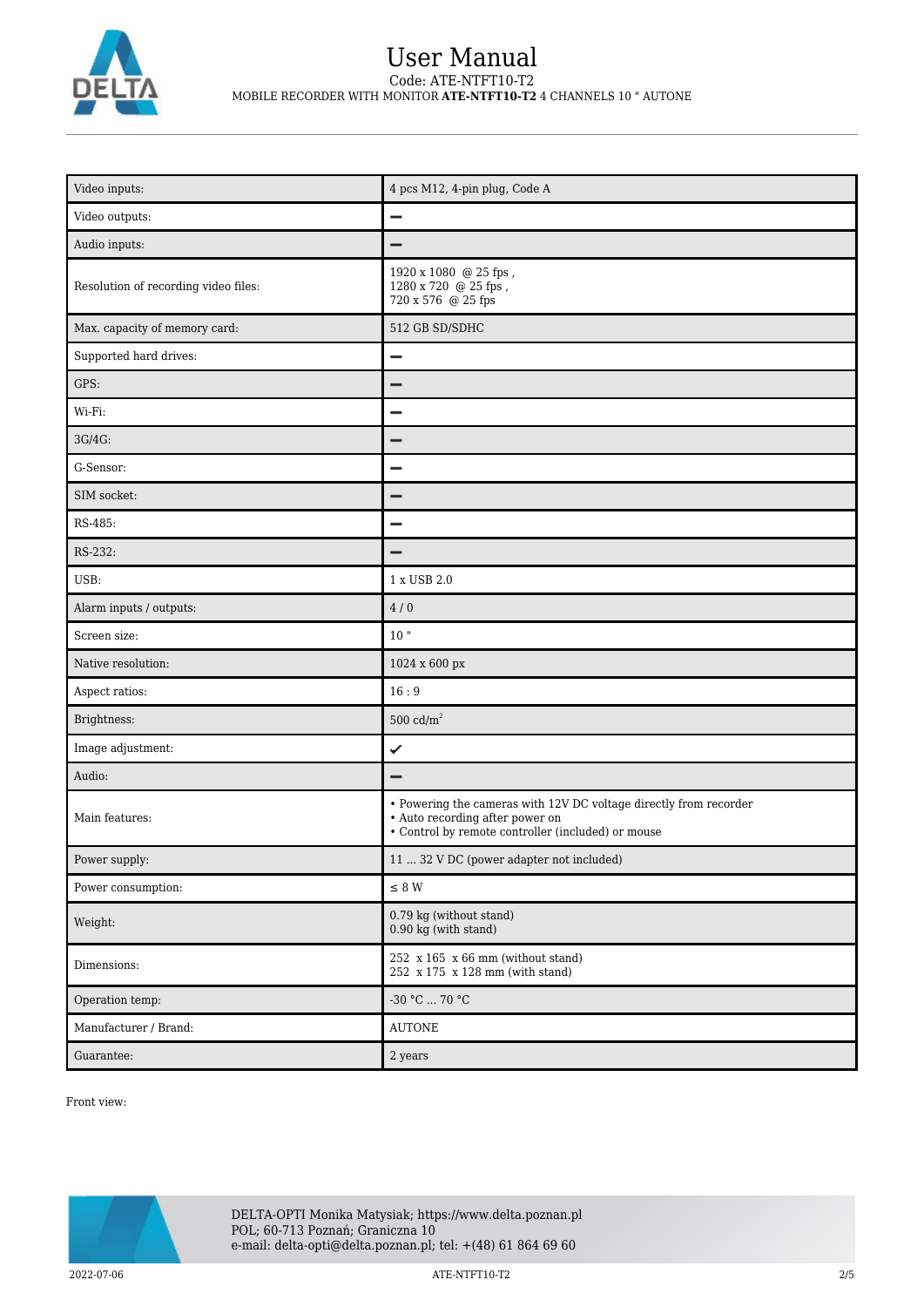







DELTA-OPTI Monika Matysiak; https://www.delta.poznan.pl POL; 60-713 Poznań; Graniczna 10 e-mail: delta-opti@delta.poznan.pl; tel: +(48) 61 864 69 60

2022-07-06 ATE-NTFT10-T2 3/5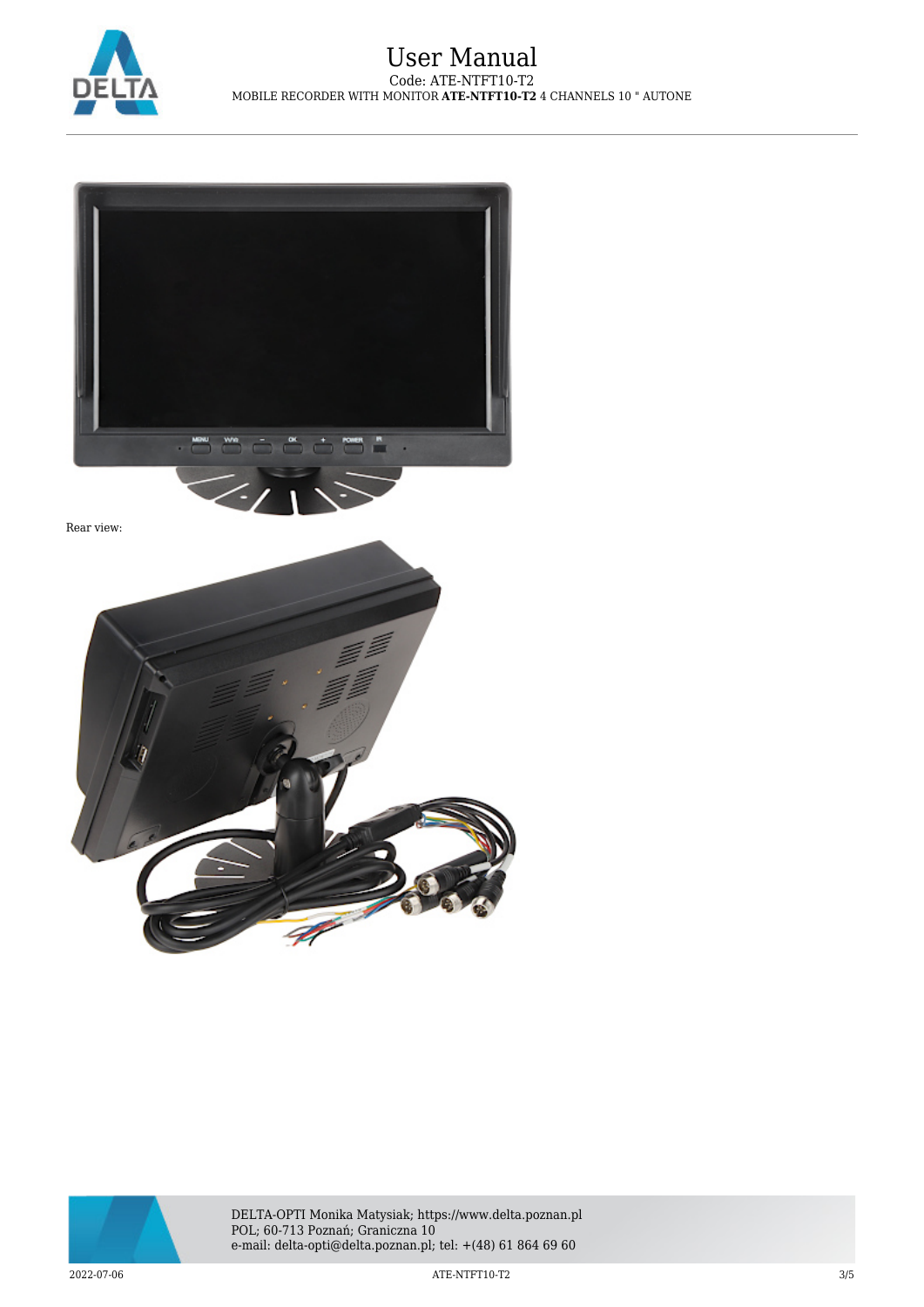



Memory card slot:



2022-07-06 ATE-NTFT10-T2 4/5